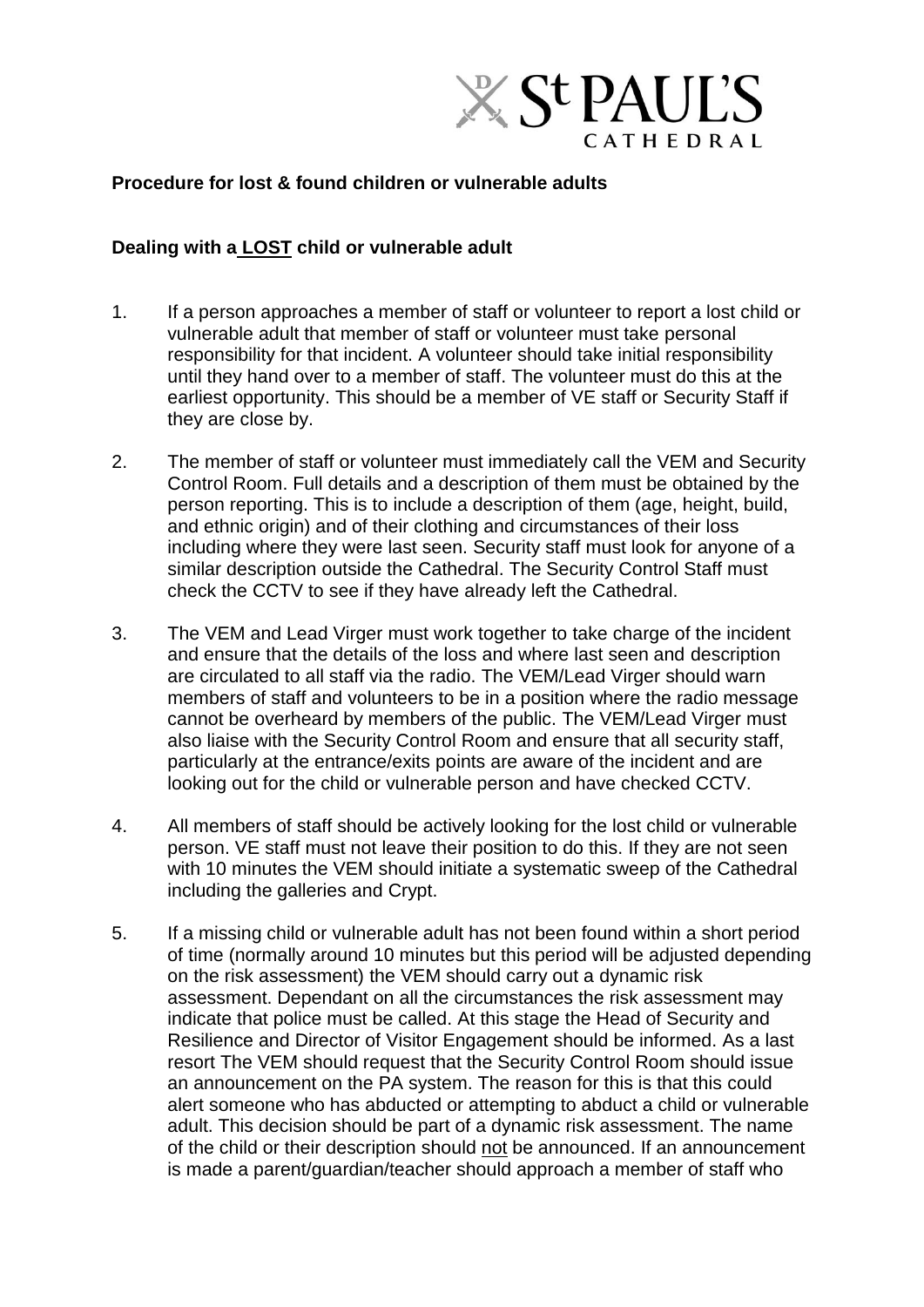# **X St PAUL'S** CATHEDRAL

will accompany them to the designated lost/fount child/vulnerable adult point. (See below.) During sightseeing hours the VEM should take the parent, guardian or teacher to the meeting point at the Main Stairs desk to report the incident and wait to be re-united with the child or vulnerable person. During services outside of sightseeing hours such as Evensong the meeting point should be at the Welcome Point.

- 6. If a Security Officer or member of staff see a child or vulnerable adult of a similar description walking out of an exit or if they are seen inside the Cathedral they must engage with them to ascertain if they are lost. It should be remembered that a vulnerable adult may be confused and may not remember that they had arrived with someone. They must secure the attendance of another as a witness as detailed above. If it is ascertained or suspected that the person is lost they must immediately contact the VEM and Security Control Room.
- 7. Where there is a particular welfare need or need for pastoral support, a Virger should contact an appropriate Cathedral Minister to attend, and remain to assist as needed and appropriate until they arrive. Physical contact can easily be misinterpreted and should be avoided at all times. It would be appropriate to sit or crouch to be at eye level with a young child.
- 8. The VEM will instruct the member of staff to bring them back into the Cathedral and go to the meeting point at Main Stairs or welcome point as in para. 6.
- 9. Once found the VEM should investigate the circumstances of the how the child or vulnerable adult became separated from their parent/guardian or teacher and report the incident. If appropriate the incident should be reported as a safeguarding incident and a report sent to the safeguarding officer.
- 10. The child or vulnerable adult must not leave the premises or be left alone with their parent/guardian/teacher until the ID of that person has been checked.
- 11. If police were called and attended full details should be obtained of the police investigation and a report should be completed and sent to the safeguarding officer.

### **Dealing with a FOUND child or vulnerable adult**

1. All found children or vulnerable adults should be taken by the member of staff to the Main Stairs desk where there will always be a VEA present when the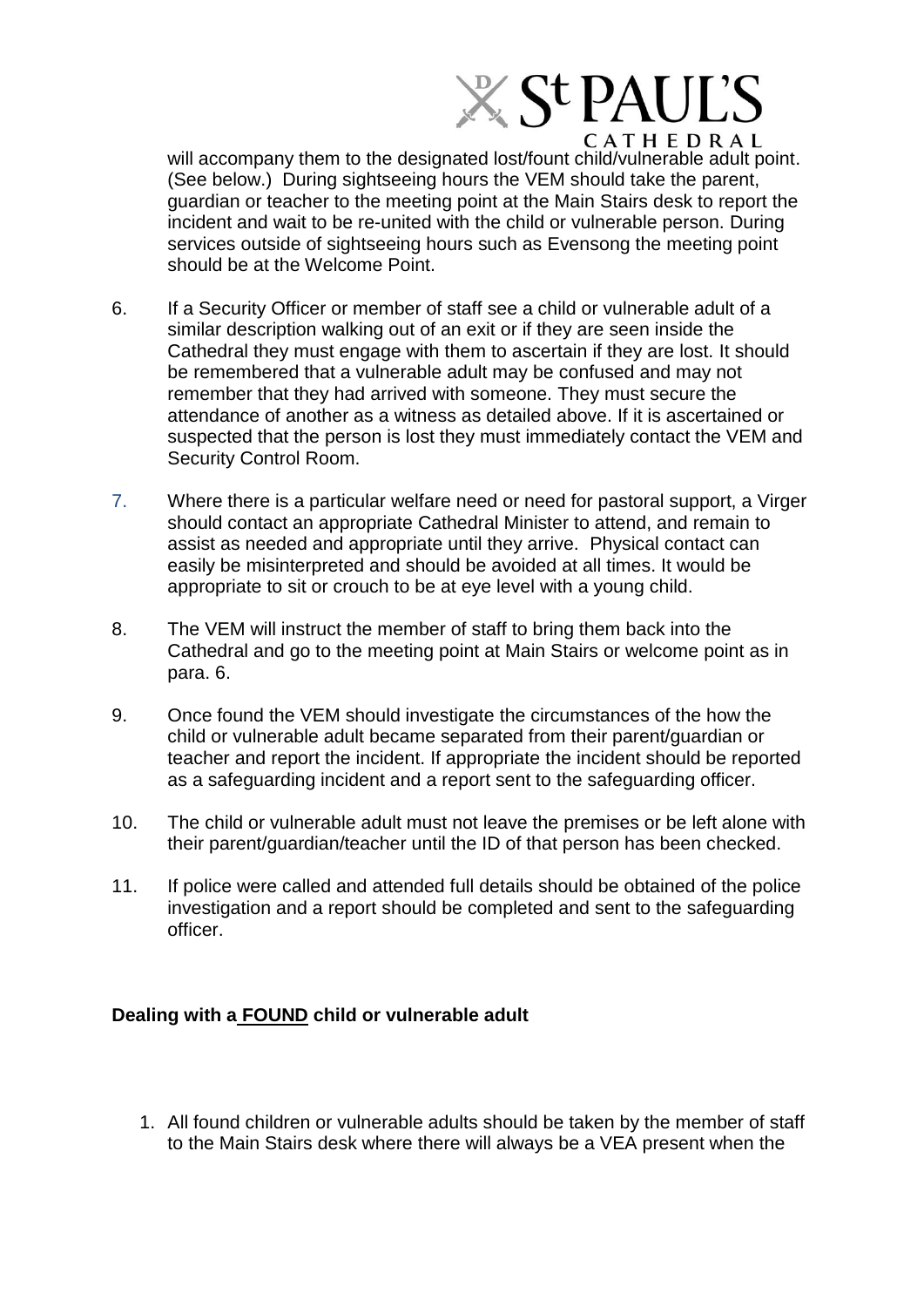## $X$  St PAUL'S CATHEDRAL

Cathedral is open. During services outside of sightseeing hours such as evensong the meeting point should be at the Welcome Point.

- 2. On arrival at the Main Stairs desk the VEM and the Security Control Room must be informed immediately. The secure radio procedure outlined in lost children must be followed. The VEM should attend the desk to take charge of the incident. There MUST always be two members of staff present at all times with the child or vulnerable person until the child has been collected by a parent/guardian, or responsible adult.
- 3. All staff and volunteers should be informed by the VEM over the radio (secure radio procedure to be adopted) that there is a found child/vulnerable adult at the Main stairs desk. Staff will then be able to accompany a parent, guardian or member of teaching staff who reports them lost. If the child is believed to be part of a group such as a school, the lead teacher must be informed immediately.
- 4. Where there is a particular welfare need or need for pastoral support, a Virger should contact an appropriate Cathedral Minister to attend, and remain to assist as needed and appropriate until they arrive. Physical contact can easily be misinterpreted and should be avoided at all times. It would be appropriate to sit or crouch to be at eye level with a young child.
- 5. As much information should be taken from the child or vulnerable adult. This will include a full description of the person, clothing, age and name. All members of staff should be actively looking for an adult who may appear to be distressed or appears to be searching for their lost child. The VEA should not leave their position when undertaking this. As a last resort the VEM should request that the Security Control Room should issue an announcement on the PA system. The name of the child or their description should not be announced. This must be part of a dynamic risk assessment as there is a risk that a dubious person who is not attached to the child or vulnerable person could come forward.
- 6. If the parent, guardian teacher or similar responsible adult approaches the Main Stairs desk or welcome point their full details should be obtained together with a request for proof of their identity. The child or vulnerable adult should not be handed over to them unless the VEM is absolutely certain that they are the parent or guardian. This will normally be established by relevant questions and answers to the found child/vulnerable person and the parent or guardian. If there is any doubt police should be called to assist. The VEM should ensure that a report is completed and forwarded to the Director of VE and Safeguarding Officer if appropriate. The VEM should also alert the Head of Schools and Families Learning if the child is with a school party.
- 7. If an individual case presents with circumstance, which may lead to the child being a high risk case, for example a victim of crime, police should be called immediately. The Head of Security and Resilience and Director of Visitor